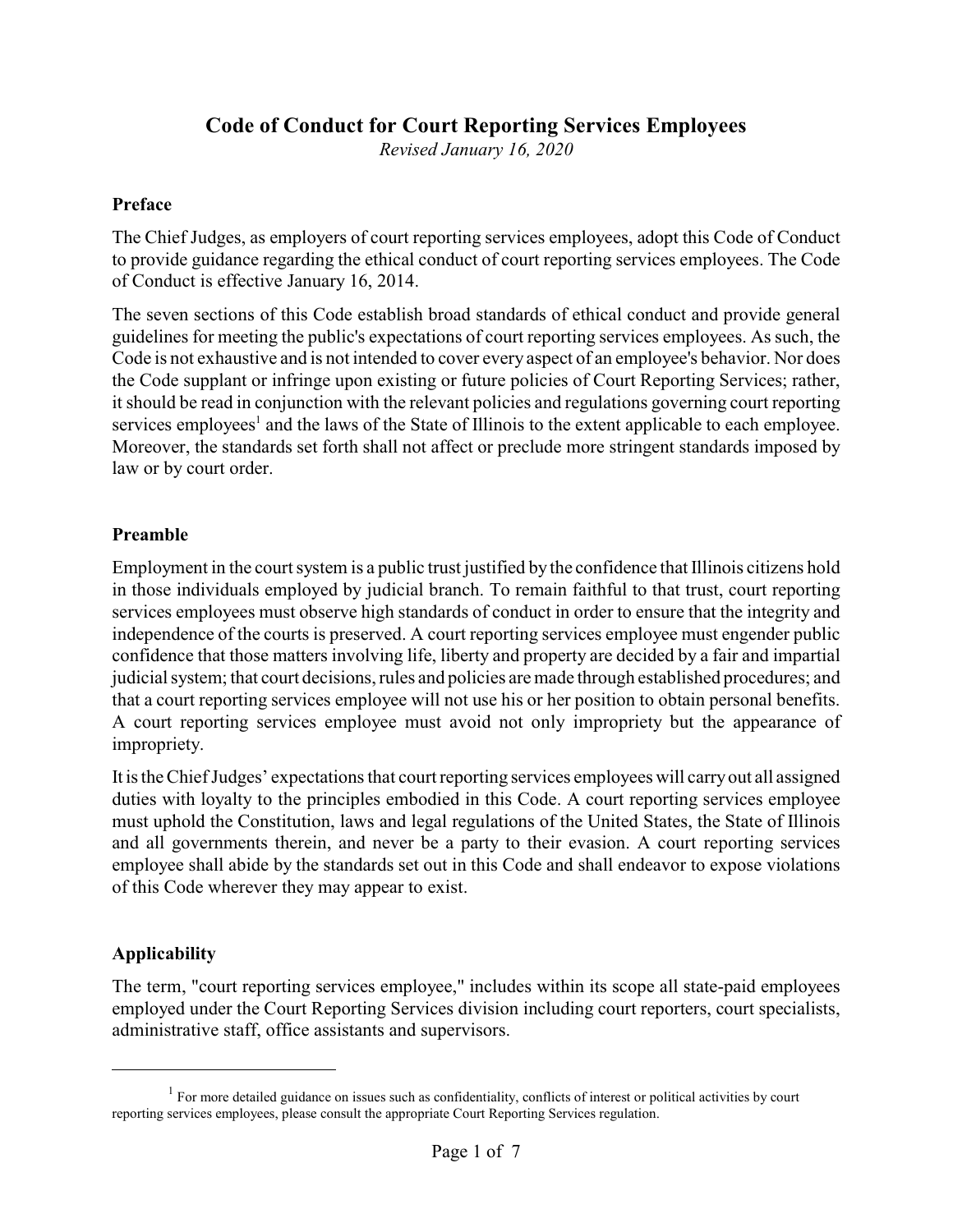### **Section I - Performance of Duties**

- A) Every court reporting services employee shall endeavor at all times to perform official duties properly and with diligence. Every court reporting services employee shall devote his or her attention to the business and responsibilities of the employee's office during working hours.
- B) Every court reporting services employee shall carry out responsibilities as a servant of the public in a respectful, courteous, patient and responsive manner.
- C) A court reporting services employee shall respect and comply with the law and conduct himself or herself at all times in a manner that promotes public confidence in the integrity and impartiality of the judiciary.
- D) Every court reporting services employee shall maintain or obtain current licenses or certificates as a condition of employment as required by law or court rule and otherwise work to improve professional knowledge, skills and abilities in order to provide quality service to the court and the public.
- E) No court reporting services employee shall alter, falsify, destroy, mutilate, backdate or fail to make required entries on any records within the employee's control. This provision does not prohibit alteration or expungement of records or documents pursuant to a court order.
- F) No court reporting services employee shall discriminate on the basis of, nor manifest by words or conduct, bias or prejudice based on race, religion, national origin, gender, sexual orientation or political affiliation in the conduct of service to the court.
- G) No court reporting services employee shall give legal advice or recommend the names of private attorneys.
- H) No court reporting services employee shall refuse to enforce or otherwise carry out any properly issued rule or order of court, nor shall court reporting services employees exceed that authority.
- I) Every court reporting services employee shall immediately report violations of this Code to the appropriate authority.
- J) A court reporting services employee who knowingly violates the Code of Conduct shall be subject to discipline as determined by the employee's Chief Judge.
- K) Court reporting services employees who are licensed in the State of Illinois as shorthand reporters are also bound by the appropriate professional duties of those licenses.

## **Section II - Confidentiality**

A) No court reporting services employee shall disclose to any unauthorized person for any purpose any confidential information acquired in the course of employment, or acquired through unauthorized disclosure by another.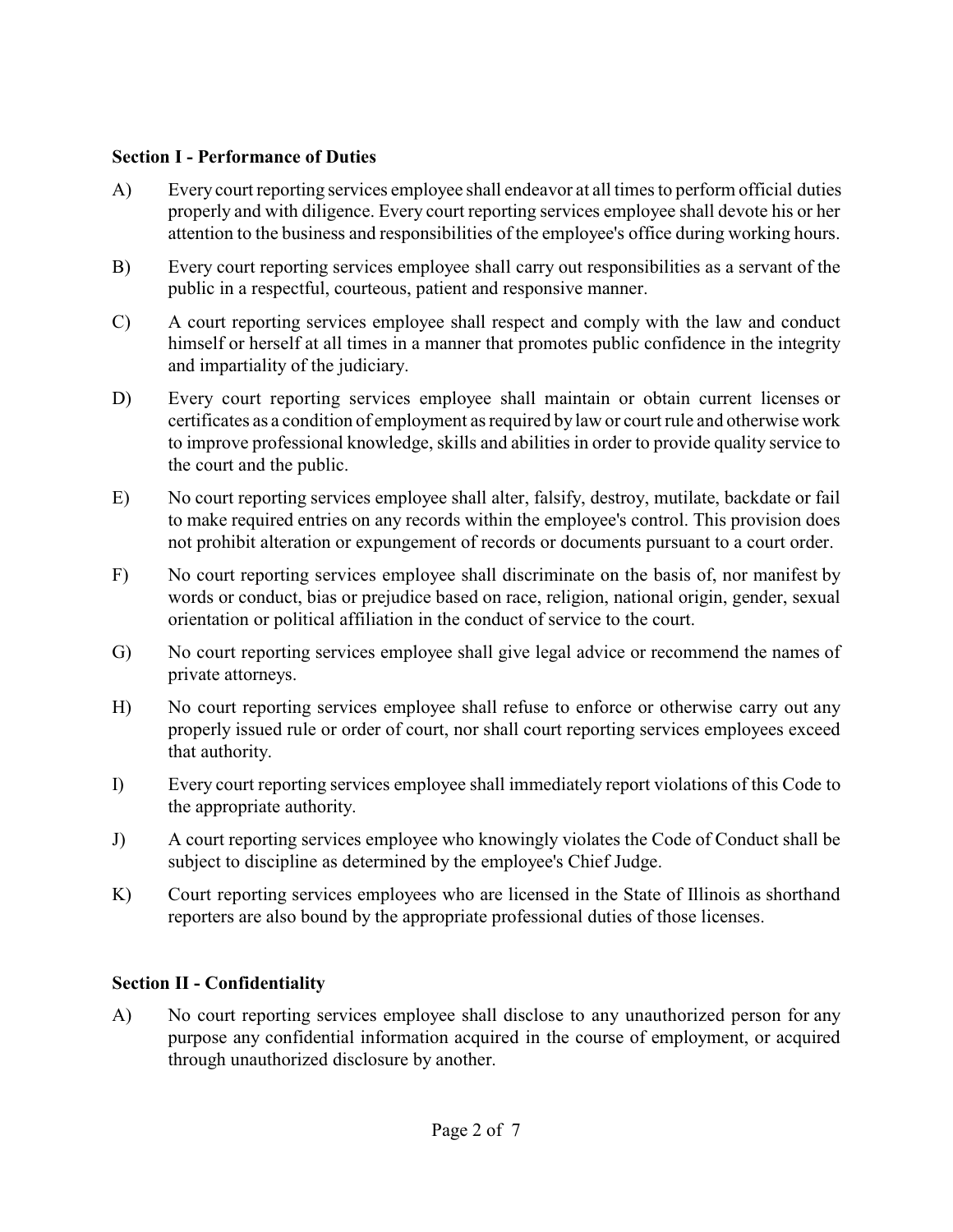- B) Confidential information includes, but is not limited to, information on pending cases that is not already a matter of public record and information concerning the work product of any judge, law clerk, staff attorney or other employee including, but not limited to, notes, papers, discussions and memoranda.
- C) Confidential information that is available to specific individuals by reason of statute, court rule or administrative policy shall be provided only by persons authorized to do so.
- D) A court reporting services employee who is privy to confidential information that the employee reasonably believes may be evidence of a violation of law or of unethical conduct shall report such information to the appropriate authority. No court reporting services employee shall be disciplined for disclosing such confidential information to an appropriate authority.
- E) Court administrators and/or supervisors shall educate court reporting services employees about what information is confidential and, where appropriate, should designate materials as confidential.
- F) Court reporting services employees are not precluded from responding to inquiries concerning court procedures, but a court reporting services employee shall not give legal advice.
- G) A court reporting services employee shall not comment publicly or express a personal opinion on a case or matter that has been before the court. Public opinions include, but are not limited to: social media posts, agreeing/disagreeing with or "liking" another person's online comments, or comments/entries on web pages or blogs. All media requests for information should be referred to the Chief Judge's office. This provision does not prohibit court reporting services employees from having employment-related discussions with parties to a case or with other employees of the court.
- H) No court reporting services employee shall either initiate or repeat ex parte communications from litigants, witnesses or attorneys to judges, jury members, or any other person.
- I) A former court reporting services employee should not disclose confidential information when disclosure by a current court reporting services employee would be a breach of confidentiality.

## **Section III - Improper Use of Position and Related Prohibitions**

- A) No employee shall use or attempt to use his or her official position to secure unwarranted privileges or exemptions for the employee or others.
- B) No employee shall accept, solicit, or agree to accept any gift, favor or anything of value based upon any understanding, either explicit or implicit, that the official actions, decisions or judgment of any employee would be influenced thereby. Gifts that do not violate this prohibition against abuse of position are further regulated in Section IV, Subsection (B)(5) of the Code.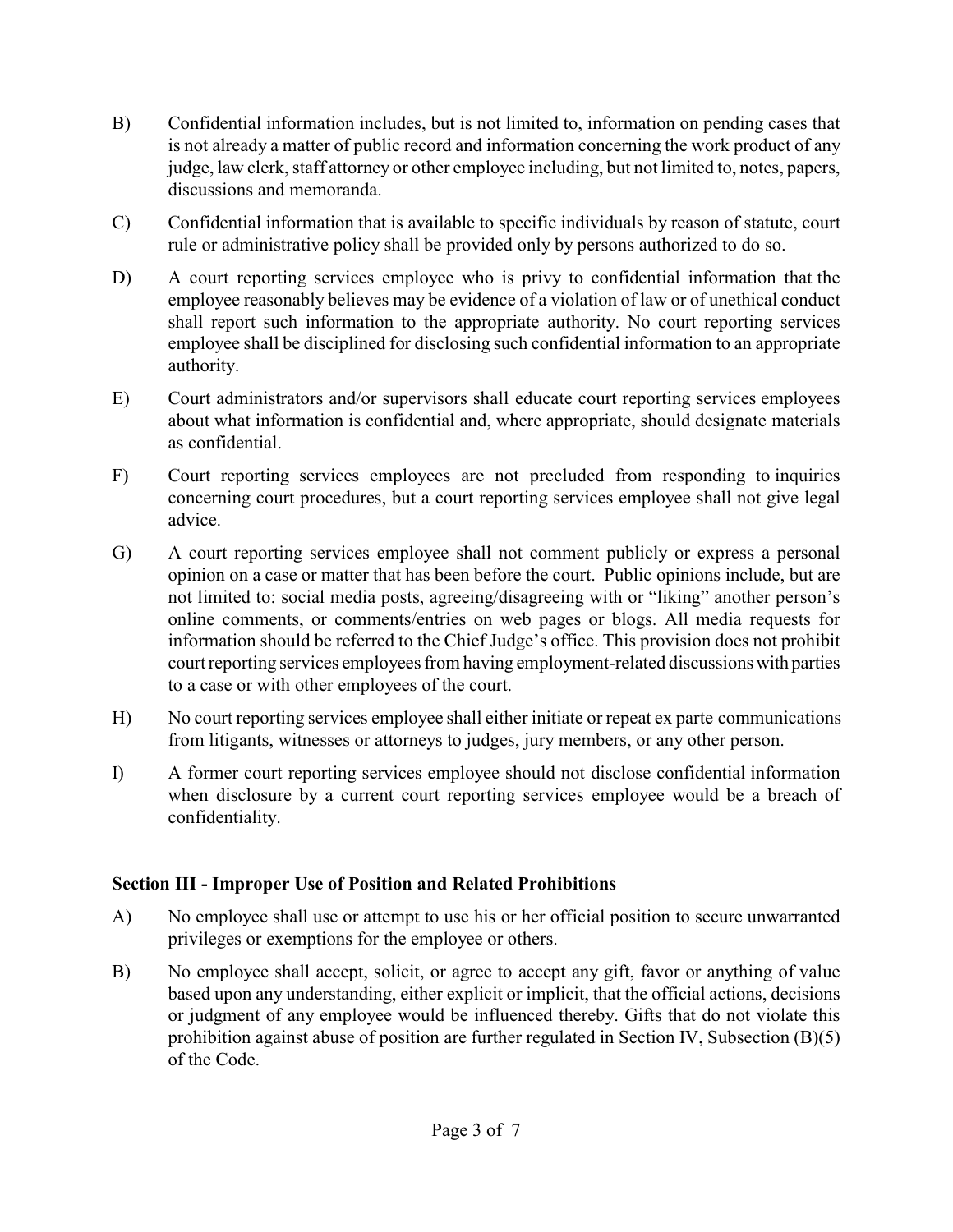- C) No employee shall discriminate by dispensing special favors to anyone, whether or not for remuneration, nor shall any employee so act that the employee is unduly affected or appears to be affected by kinship, rank, position or influence of any party or person.
- D) No employee shall request or accept any fee or compensation, beyond that received by the employee in his or her official capacity, for advice or assistance given in the course of his or her public employment.
- E) Each employee shall use the resources, property, personnel facilities, equipment, time or funds under the employee's official control judiciously and solely in accordance with prescribed statutory and regulatory procedures.
- F) Court reporting services employees shall not
	- (1) authorize or use the authority or influence of his or her office to secure authorization of any contract in which the employee, a member of the employee's family, or a business, organization or person with which the employee is associated has an interest; or
	- (2) have an interest in the profits or benefits of a contract entered into by or for the use of the court.
- G) A court reporting services employee shall not participate in, vote on, influence, or attempt to influence an official decision if the employee, a family member, or a business or organization with which the employee is associated has a primary interest in or may derive a reasonably foreseeable benefit from the decision, unless the pecuniary interest or potential benefit is incidental to the employee's position or accrues to the employee as a member of a profession, occupation, or large class to no greater extent than could reasonably be foreseen to accrue to all other members of the profession, occupation, or large class.
- H) Each employee shall immediately report to the appropriate authority any attempt to induce him or her to violate any of the standards set out above.

# **Section IV - Conflict of Interest**

- A) Every court reporting services employee shall avoid conflicts of interest, as defined below, in the performance of professional duties. Even though no misuse of office is involved, such a conflict of interest involving a court reporting services employee can seriously undermine the community's confidence and trust in the court system. Therefore, every court reporting services employeeis required to exercise diligence in becoming aware of conflicts of interest, disclosing conflicts to the designated authority and ending them when they arise.
	- 1) A conflict of interest exists when the court employee's objective ability or independence of judgment in the performance of his or her job is impaired or may reasonably appear to be impaired or when the court reporting services employee, or the employee's immediate family, as defined below, or business would derive financial gain as a result of the employee's position within the court system.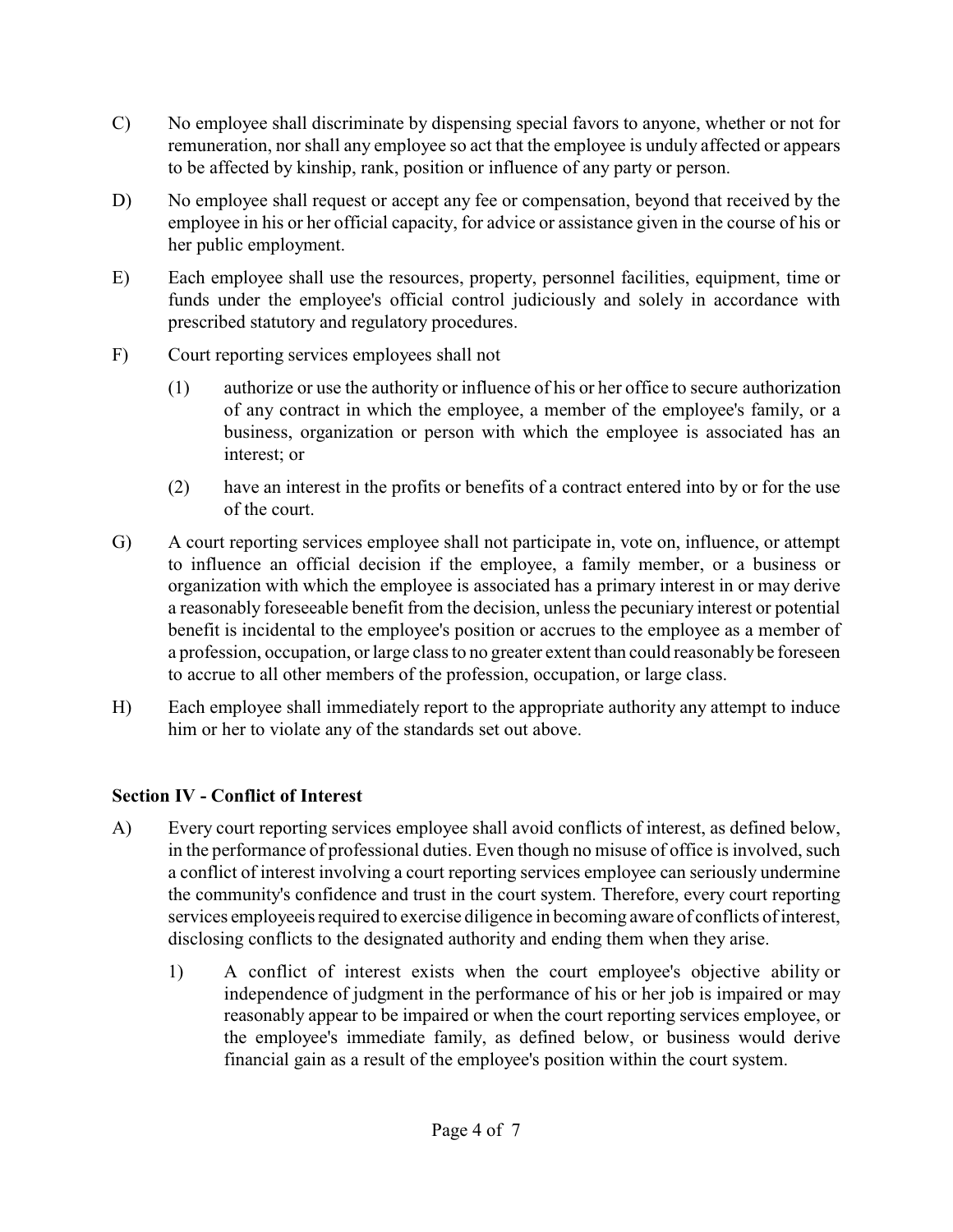- 2) No conflict of interest exists if any benefit or detriment accrues to the employee as a member of a profession, business or group to the same extent as any other member of the profession, business or group who does not hold a position within the court system.
- 3) For the purposes of this Code, "immediate family" shall include the following, whether related by marriage, blood or adoption: spouse, child, parent, brother, sister, grandparent, grandchildren, first cousin, uncle, aunt, niece, nephew, brother-in-law, sister-in-law, daughter-in-law, son-in-law, mother-in-law, and father-in-law.
- B) Prohibited Activities:
	- 1) No court reporting services employee shall enter into any contract with the court system for services, supplies, equipment, leases or realty, apart from the employment contract relating to the employee's position, nor use that position to assist any member of his or her immediate family in securing a contract with the court system in a manner not available to any other interested party.
	- 2) No court reporting services employee shall receive tips or other compensation other than approved page rates for transcripts in any interaction with parties engaged in transactions or involved in proceedings with the court system.
	- 3) No court reporting services employee shall participate in any business decision involving a party with whom either the court reporting services employee or any member of the employee's immediate family is negotiating for future employment.
	- 4) Relatives of court reporting services employees shall not be employed, whether by hire, appointment, transfer, or promotion (i) where one person has any degree of supervisory authority over the other, whether direct or indirect, (ii) where one person has any degree of audit authority over the other, whether direct or indirect, (iii) where the employment would create favoritism or a conflict of interest, or the appearance of favoritism or a conflict of interest; or (iv) for reasons of confidentiality.
	- 5) No court reporting services employee shall solicit, accept or agree to accept any gifts, loans, gratuities, discounts, favors, hospitality or services under circumstances from which it could reasonably be inferred that a major purpose of the donor is to influence the court reporting services employee in the performance of official duties.
		- a) Nothing in this section shall prohibit an employee from accepting a public award presented in recognition of public service.
		- b) Nothing in this section shall prohibit an employee from receiving a commercially reasonable loan made as part of the ordinary transaction of the lender's business.
		- c) Nothing in this section shall prohibit any person or group from donating a gift of historical or other significant value that is given for the benefit of the court system, provided that such a gift is received on behalf of the court system by the appropriate designated authority.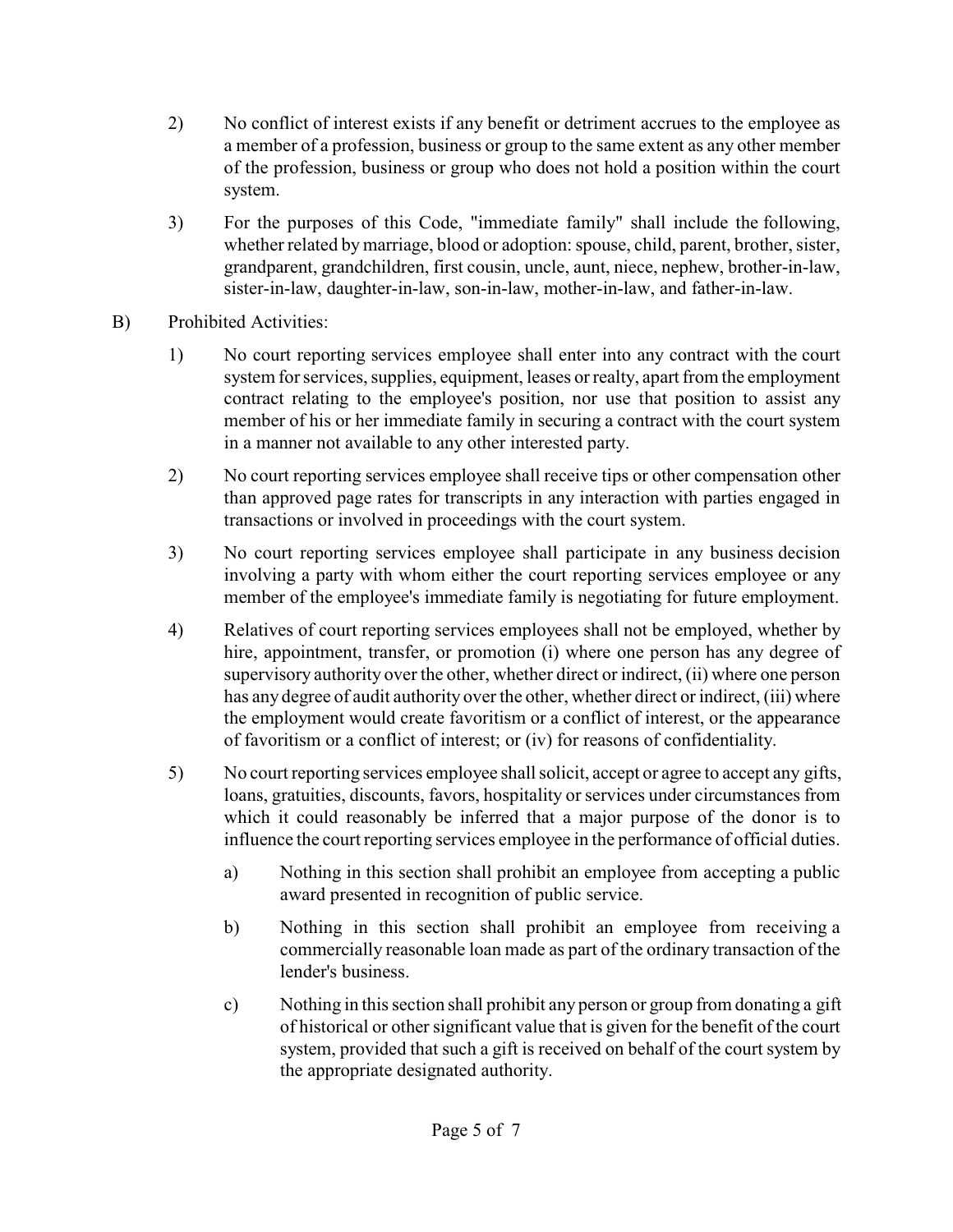- 6) In order to avoid the appearance of impropriety, no court reporting services employee shall act as an official court reporter and/or transcribe a record in any case or proceeding in which their spouse is the judge, named party, attorney of record or witness.
- C) To secure conformity to the above standards, every court reporting services employee who has authority to enter into or to approve contracts in the name of the court system shall file a financial disclosure statement with the appropriate designated authority annually while so employed.
- D) Every full-time court reporting services employee's position with the court system must be the employee's primary employment. Outside employment is permissible only if it complies with all the following criteria:
	- 1) The outside employment is not with an entity that regularly appears in court or conducts business with the court system, and it does not require the court reporting services employee to have frequent contact with attorneys who regularly appear in the court system;
	- 2) The outside employment is capable of being fulfilled outside of normal working hours and is not incompatible with the performance of the court employee's duties and responsibilities;
	- 3) The outside employment does not require the practice of law;
	- 4) The outside employment does not require or induce the court reporting services employee to disclose confidential information acquired in the course of and by reason of official duties;
	- 5) The outside employment shall not be within the judicial, executive or legislative branch of government without written consent of both employers; and
	- 6) Where a conflict of interest exists or may reasonably appear to exist or where the outside employment reflects adversely on the integrity of the court, the employee shall inform the appropriate designated authority prior to accepting the other employment.

## **Section V - Political Activity**

- A) Each employee retains the right to vote as the employee chooses.
- B) Court reporting services employees shall not: (1) become a candidate for nomination, or election to, or accept appointment to any public office elected by the public electorate; (2) hold any office in, or solicit funds for any political organization; or  $(3)$  publicly endorse, publicly oppose, or solicit funds for candidates for public office.
- C) An employee who intends to run for public office must resign his or her position or request an unpaid leave of absence from Court reporting services employment.